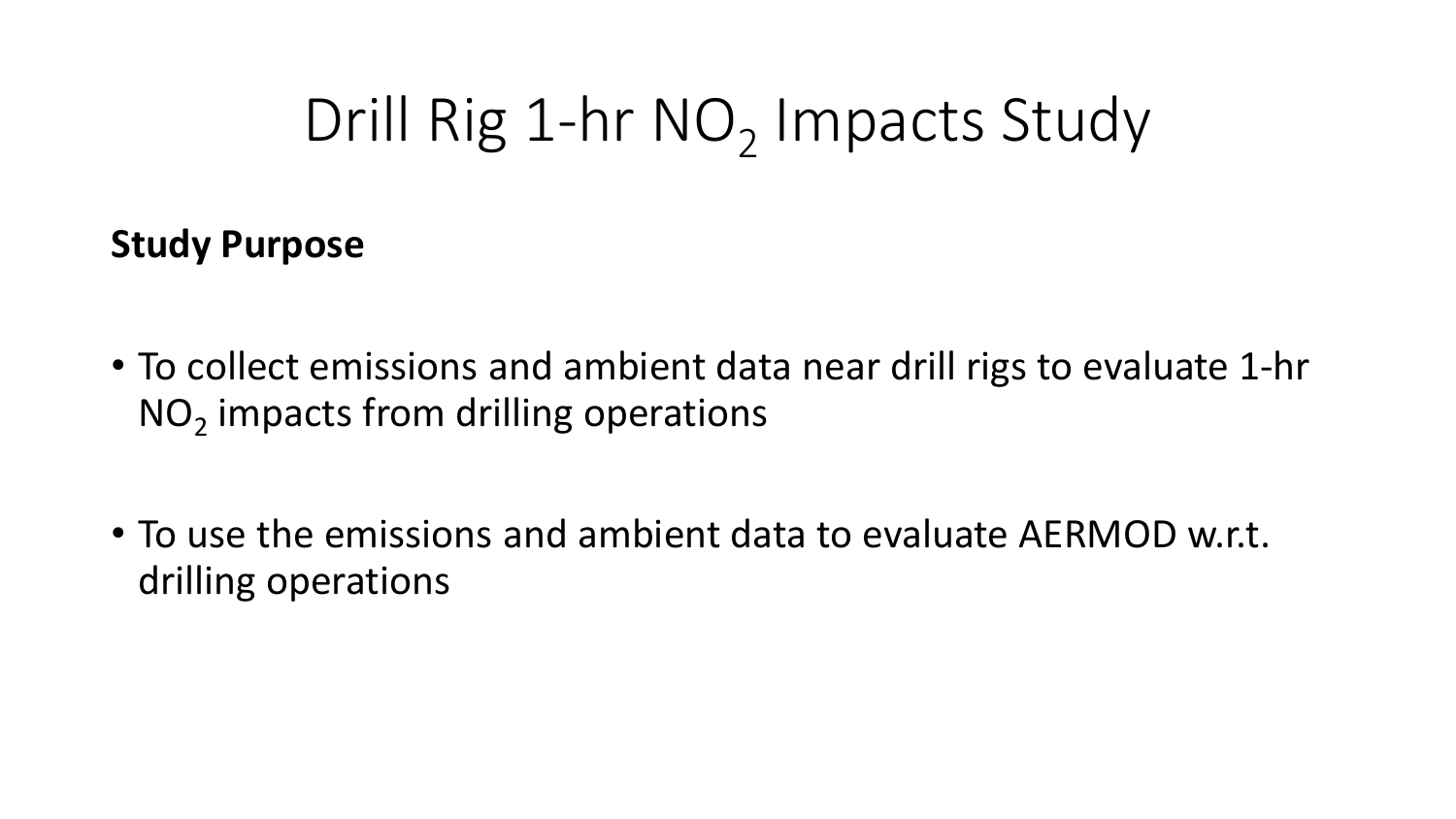#### Alaska Field Study

- Alaska North Slope
- August December 2014
- Continuous Emissions Monitoring (NO, NO<sub>x</sub>, NO<sub>2</sub>, O<sub>2</sub>)
- Air Quality Monitoring (NO, NO<sub>x</sub>, NO<sub>2</sub>, O<sub>3</sub>, CO, SO<sub>2</sub>, PM)
- Meteorological Monitoring (wind speed/direction, temp., relative humidity, etc.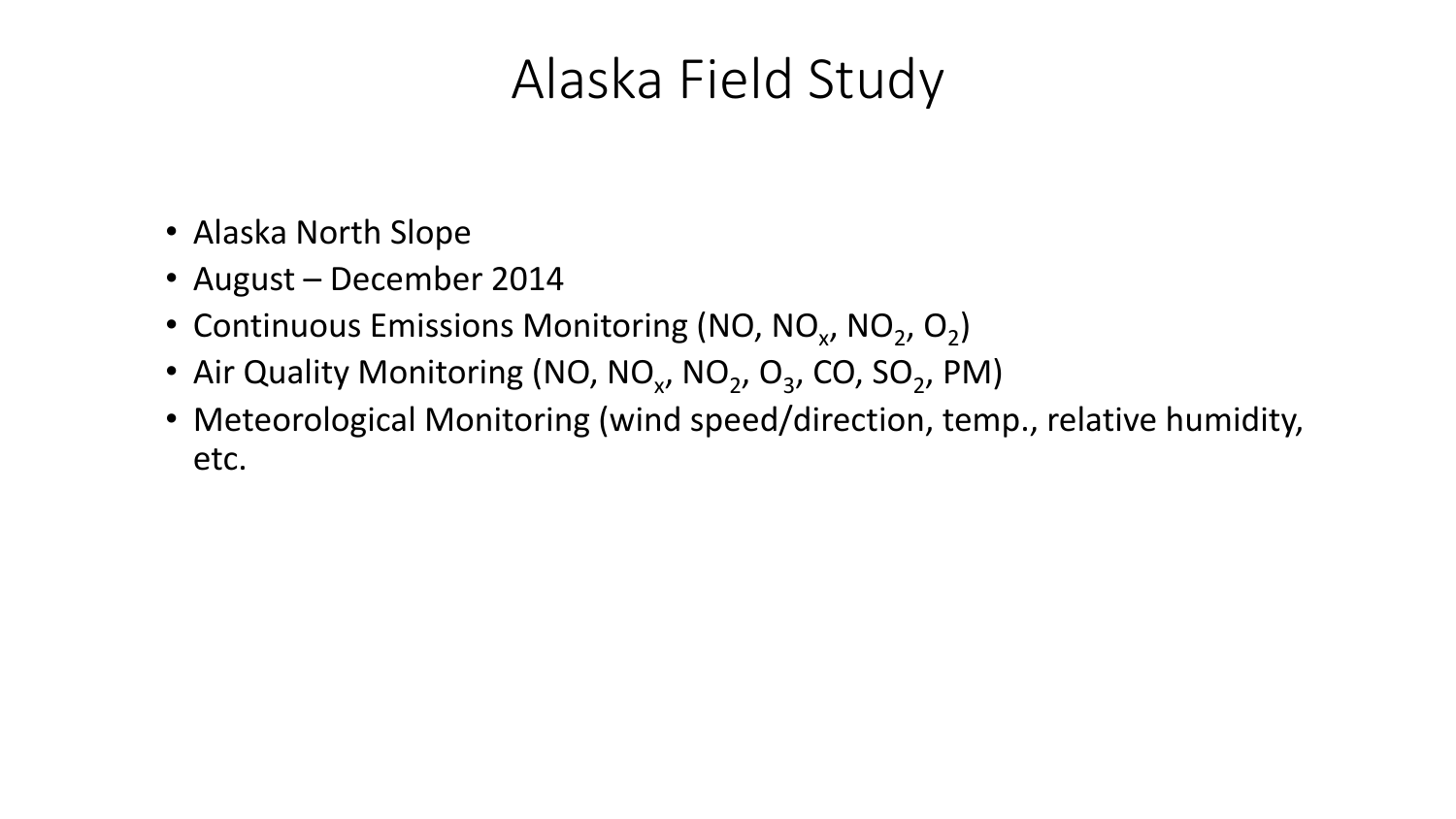#### Alaska Field Study General Location

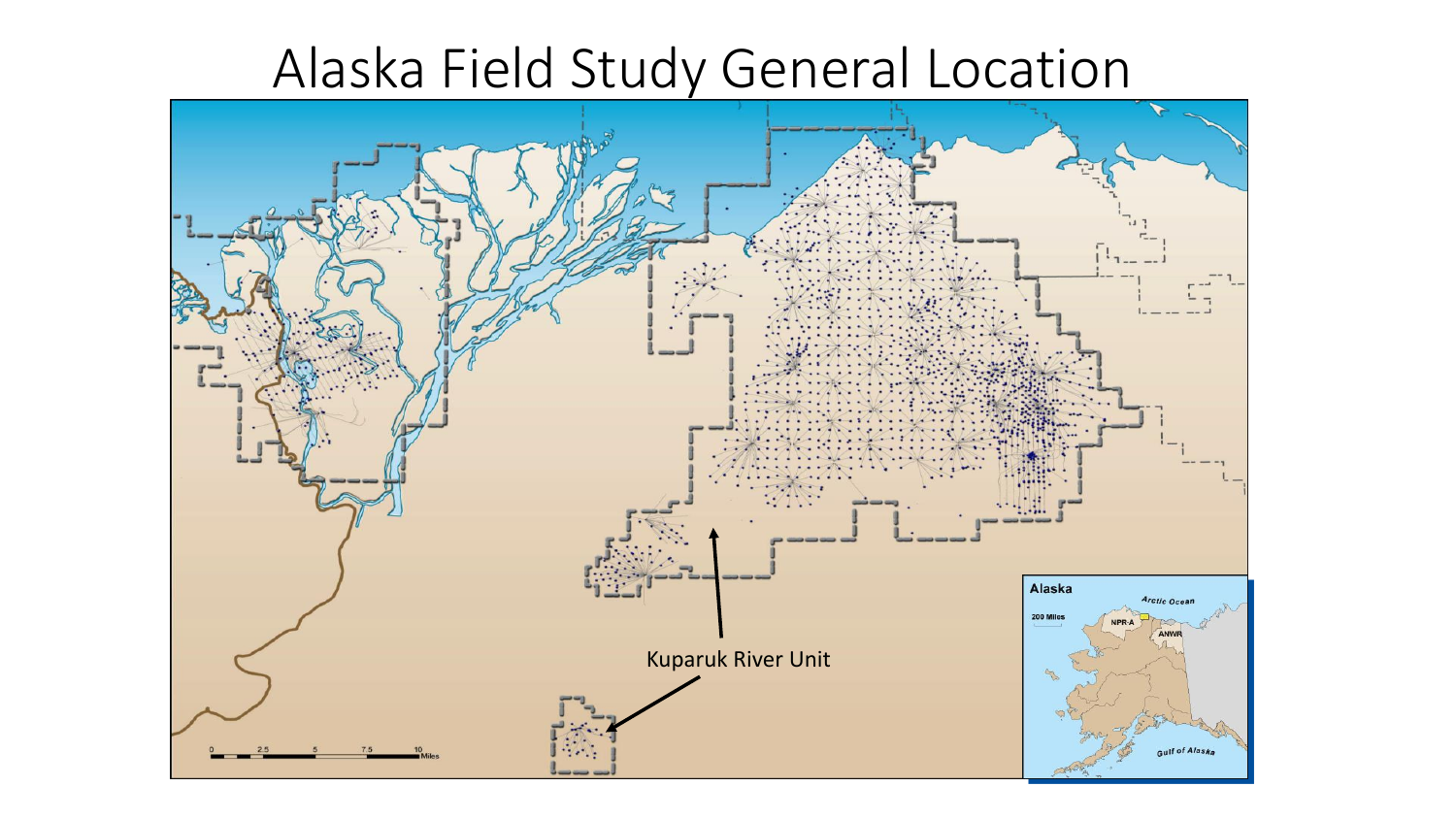### Colorado Field Study

- Denver-Julesburg Basin
- October November 2014
- 2 adjacent well pads
- 12 Ambient air quality monitors at each site
- Continuous Emissions Monitoring (NO, NO<sub>x</sub>, NO<sub>2</sub>, O<sub>2</sub>, CO<sub>2</sub>, stack gas temp/pressure)
- Air Quality Monitoring-- (NO, NO<sub>x</sub>, NO<sub>2</sub>, O<sub>3</sub>, CO, SO<sub>2</sub>, PM)
- Meteorological Monitoring (wind speed/direction, temp., relative humidity, rainfall, etc.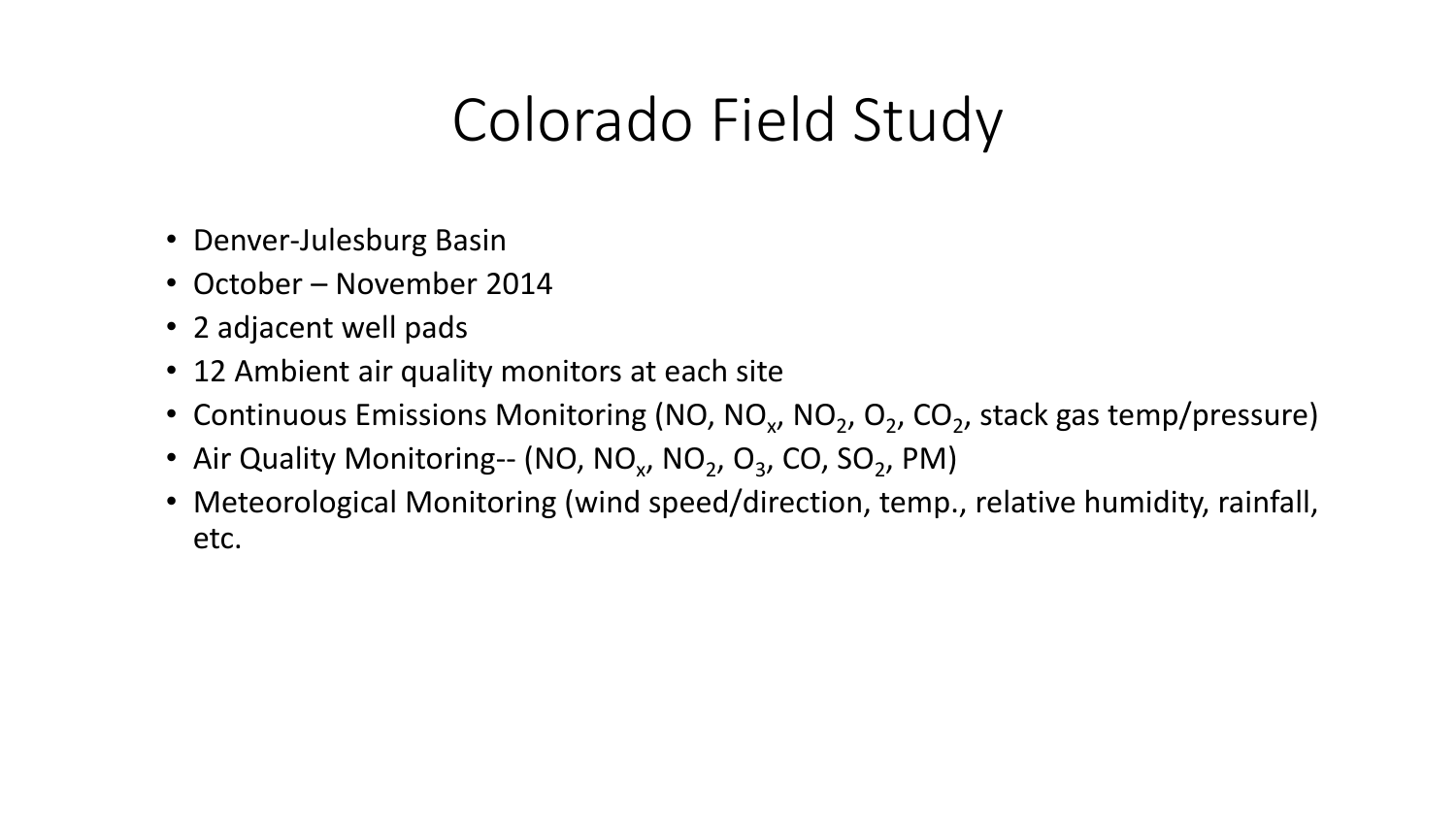#### Colorado Field Study General Location

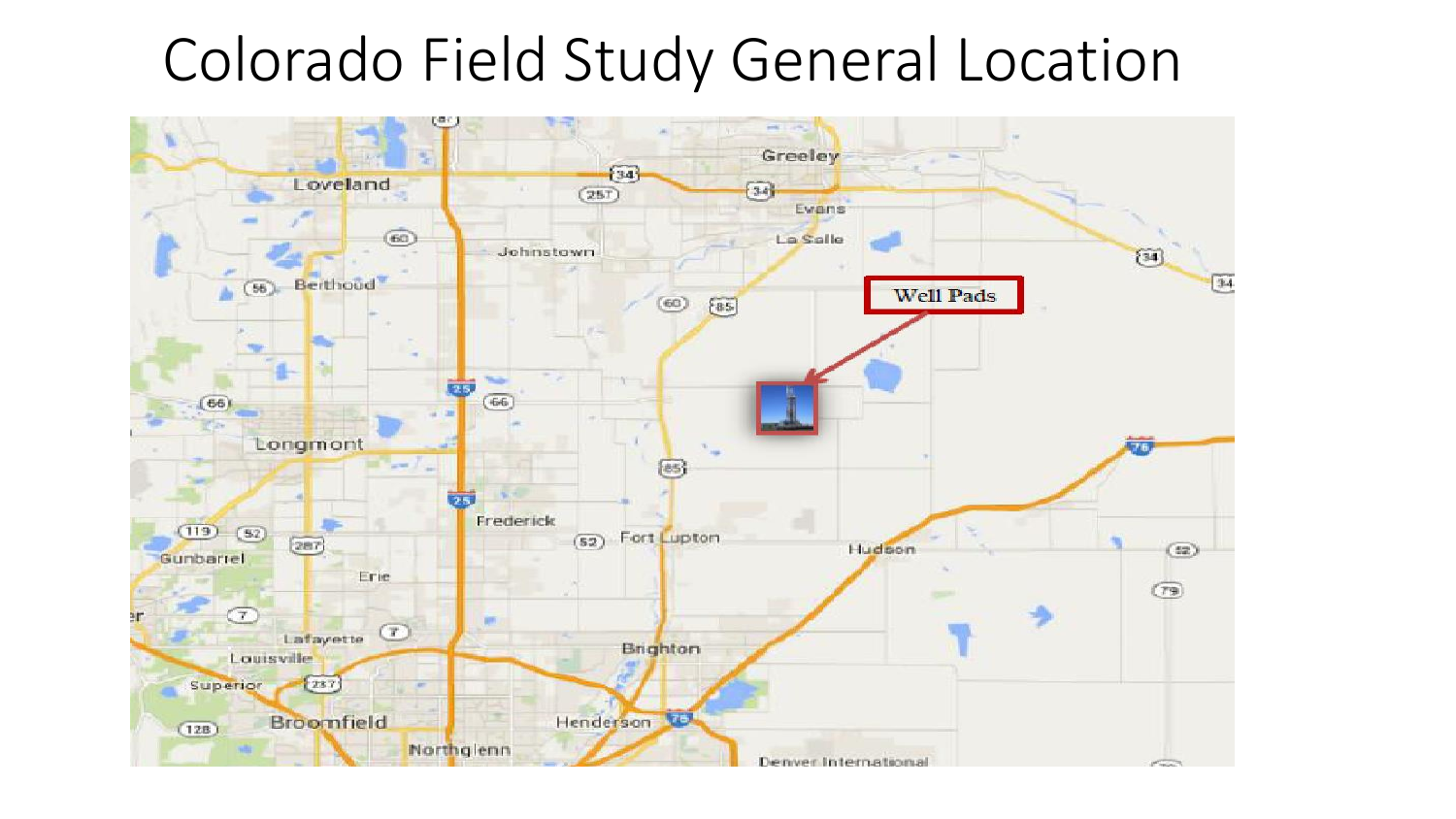### Study Management

- Collaborative effort
- Separate work groups for AK and CO
	- Review and process respective field study data
	- Participants include representatives of:
		- EPA, BLM, WESTAR, City of Denver, API, AECOM, ERM
- Study Management Team
	- Provides direction and guidance to work groups
	- Participants include representatives of:
		- EPA, BLM, WESTAR, State of Wyoming, API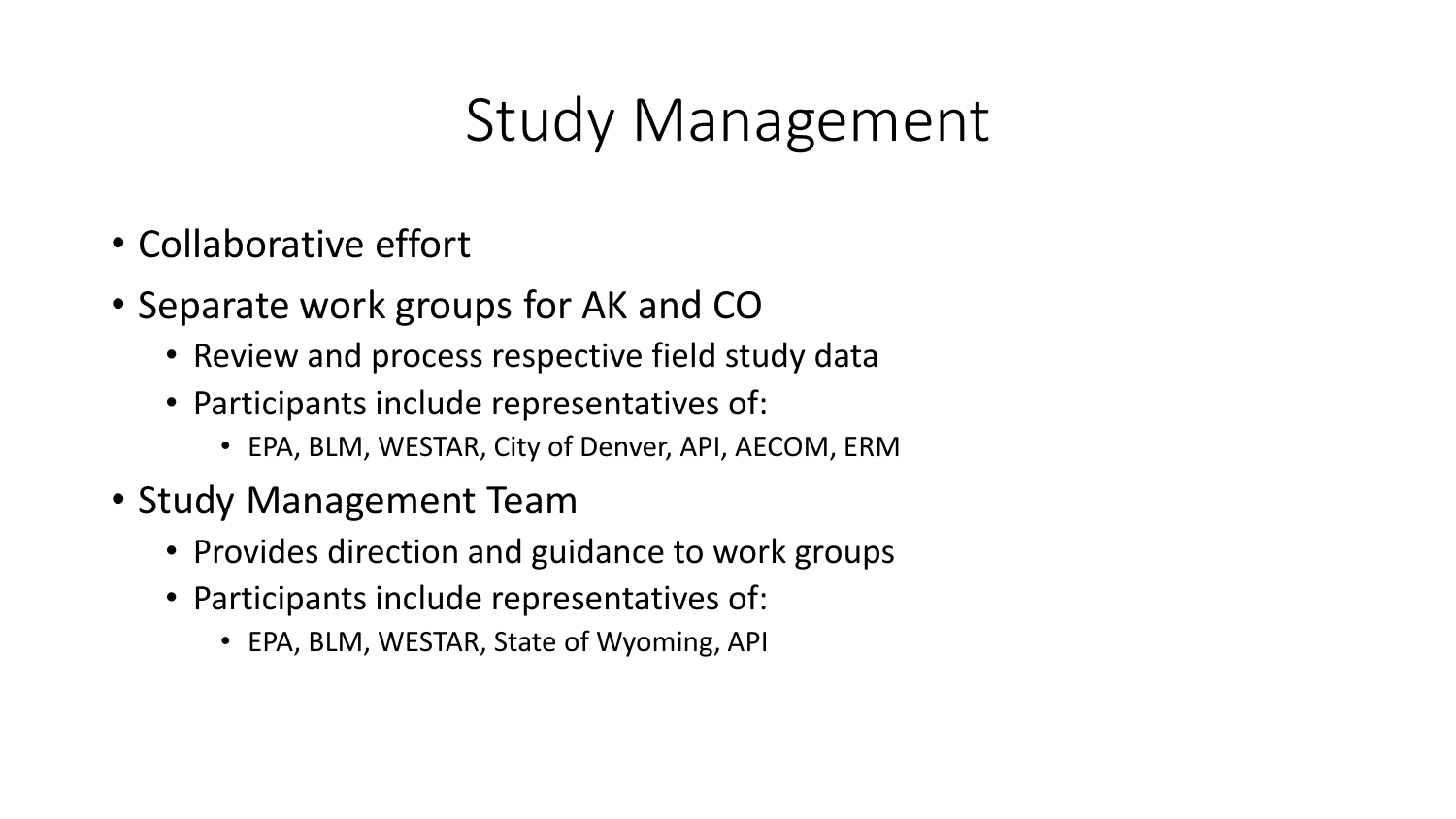## Alaska Workgroup—Findings/Current Status

- Data review and analysis is ongoing
- Modeling results dramatically under-predict monitored concentrations
- Unmonitored emissions from "transient sources" (i.e., trucks, mobile heaters, other equipment) appear to significantly influence monitored concentrations
- Identified 25 "good" hours of monitored NO<sub>x</sub> data (not significantly impacted by transient sources; likely impacted directly by the drill rig emissions) that warrant further analysis
- Building downwash effect is significant
- Study results will be published in a journal article (in preparation)
- Work expected to be completed in Fall 2018